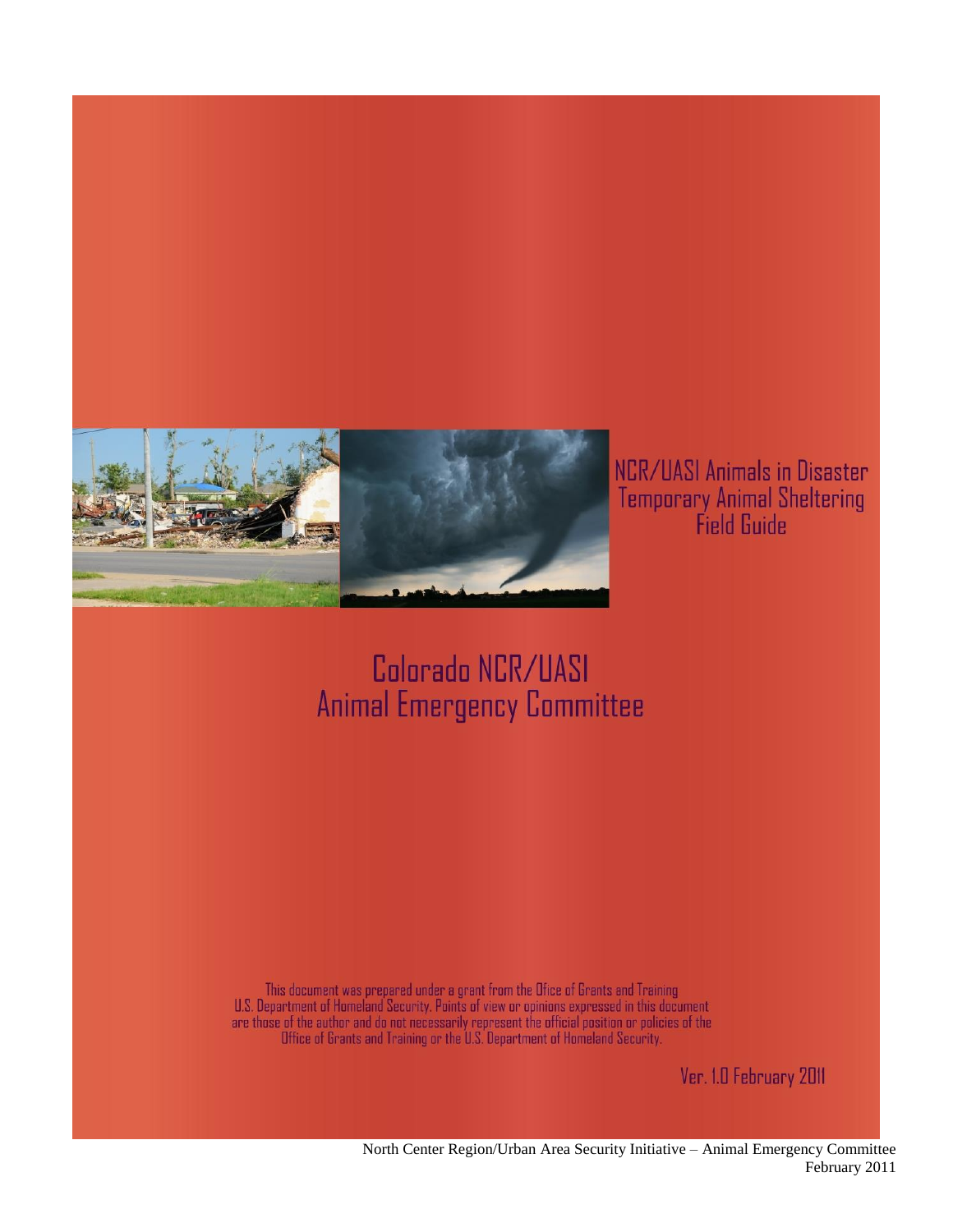# Animals in Disasters Temporary Animal Sheltering Field Guide

## Colorado NCR/UASI Animal Emergency Committee

This document was prepared under a grant from the Office of Grants and Training, U.S. Department of Homeland Security. Points of view or opinions expressed in this document are those of the author and do not necessarily represent the official position or policies of the Office of grants and Training or the U.S. Department of Homeland Security.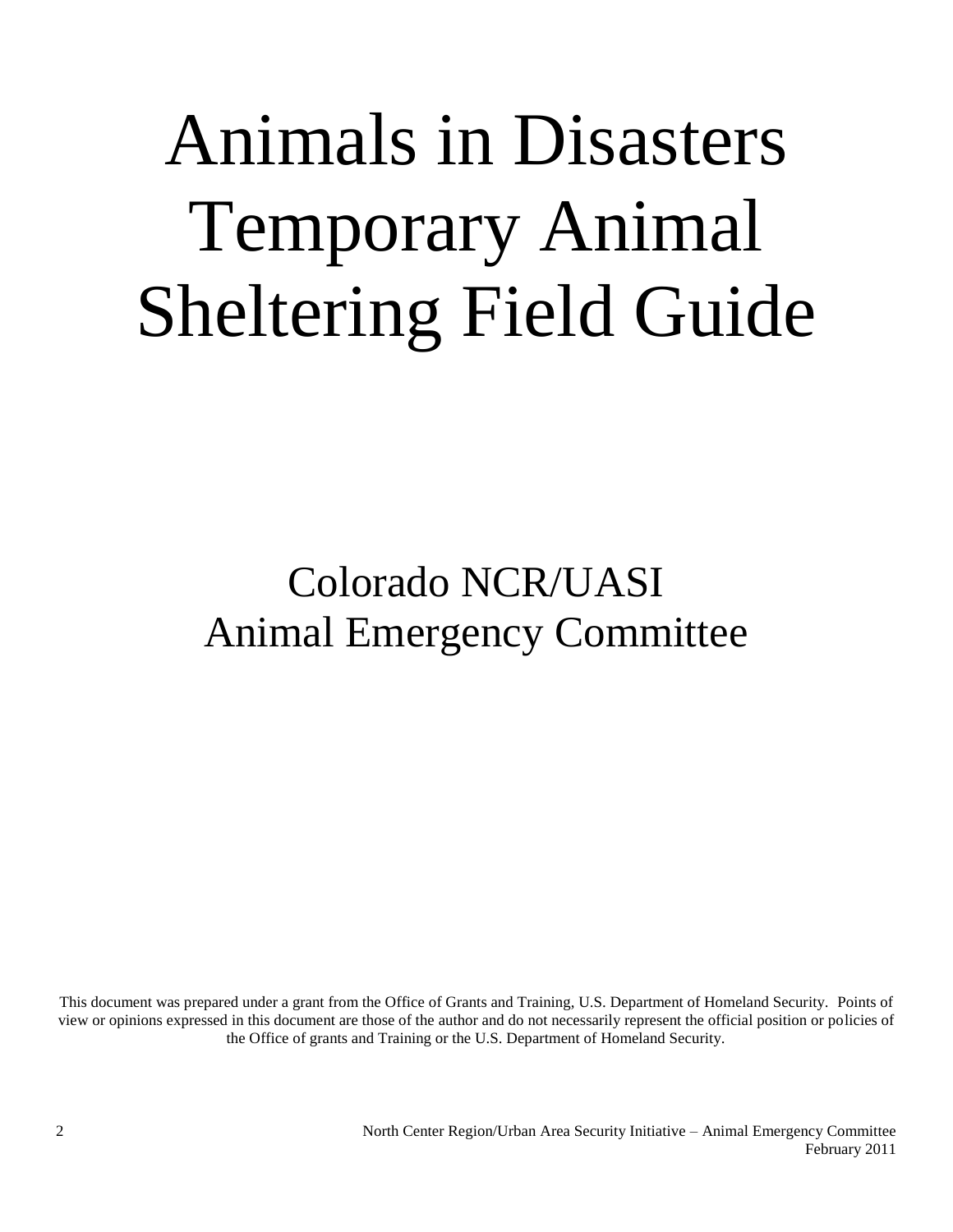#### Table of Contents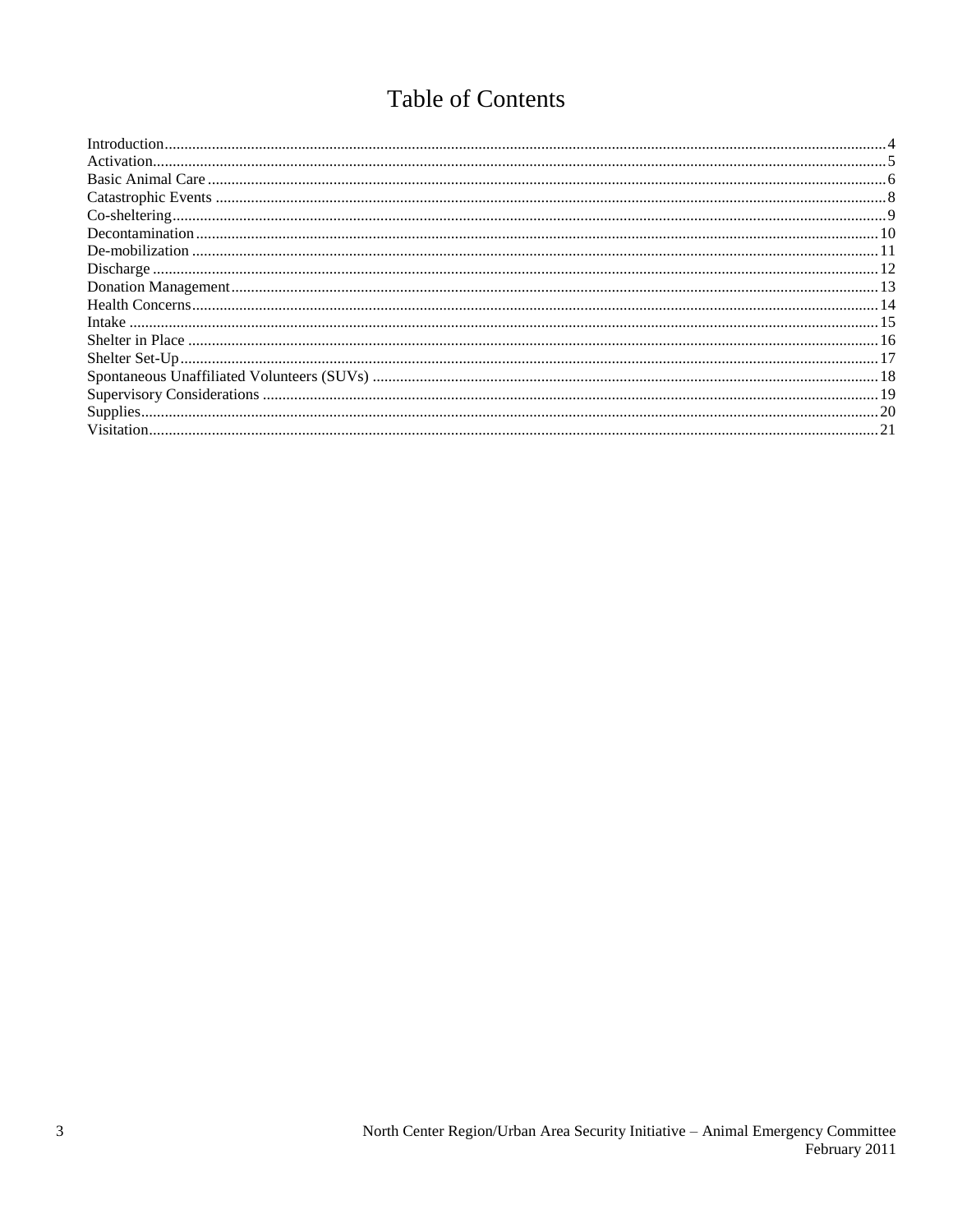#### <span id="page-3-0"></span>**Introduction**

All emergencies are local and therefore the local agency always has the option and latitude to respond to an emergency involving animals in the way and method that best suits the entity involved.

This document is meant only to provide some quick guidelines and suggestions to local animal control agencies or others who are designated to take responsibility for animal issues during an emergency or disaster by identifying key points and critical issues that will be useful to the first responder and his/her agency during the initial stages of an emergency.

Flexibility and adaptation are critical during emergency situations. If the field guide or existing policy and procedure does not make sense for the situation, do what works. If you don't have the ideal supplies and equipment, adapt to what you do have available. Sometimes it is a matter of doing the best that you can with what you have available.

Anticipate chaos. In the early stages of an event, high energy, high volume, and high stress will create frustration, frayed nerves, and short tempers. Chaos is part of the response and in no way indicates failure or sub-standard performance. If there wasn't chaos, it would not be an emergency.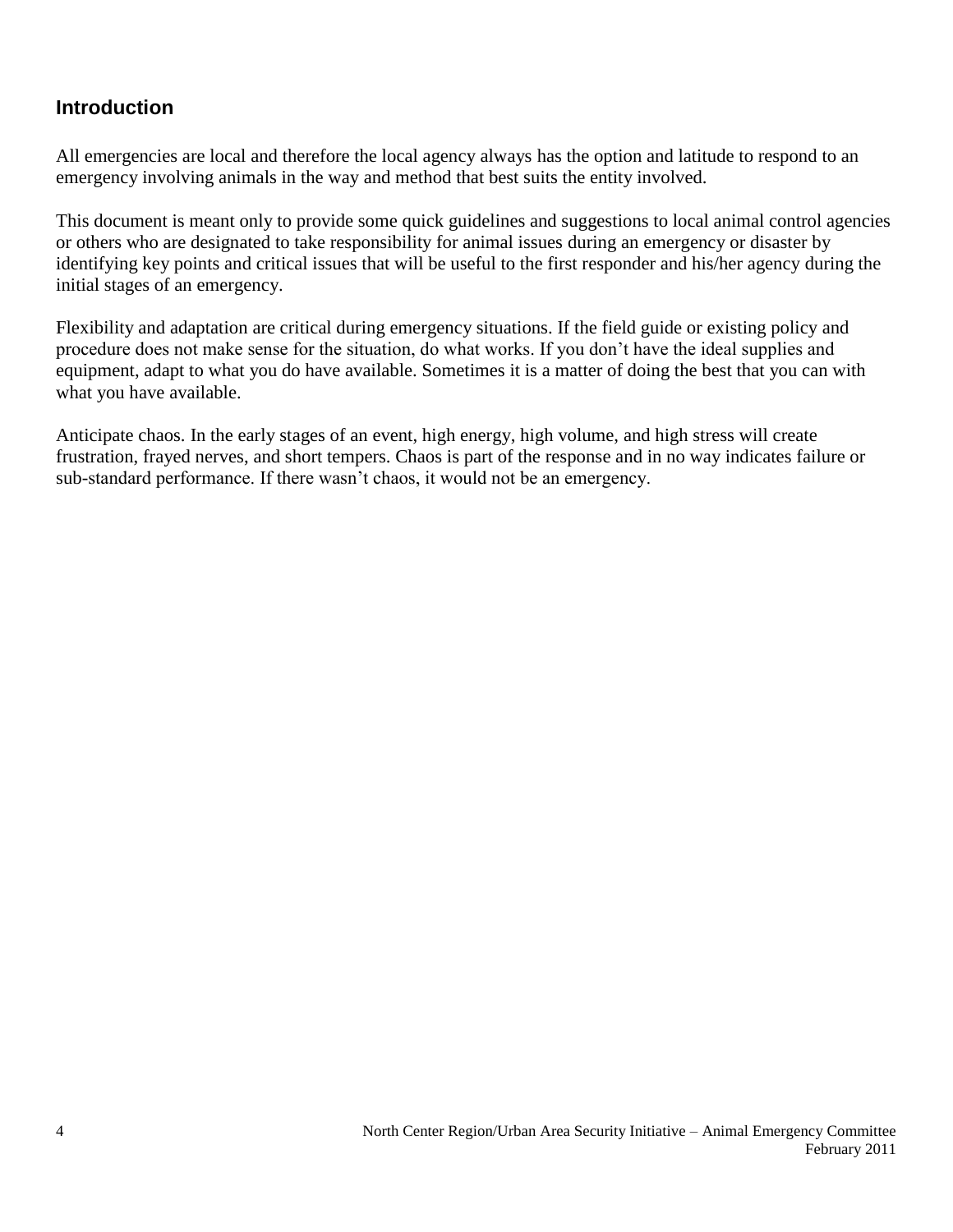#### <span id="page-4-0"></span>**Activation**

In consultation with the chain of command, animal control staff should begin the process of setting up a temporary shelter whenever they know that evacuation orders have been given.

- If evacuation orders are contemplated, put the emergency sheltering team on stand-by.
- If evacuation orders have been given, find out what location has been designated for the Red Cross shelter.
- Call the emergency sheltering team leader (also known as the Temporary Animal Shelter Manager) and advise on the location/address where they should respond and begin to set up the temporary animal shelter.
- If a veterinary medical component is not a part of the emergency sheltering team, contact a veterinary service provider (either paid or volunteer depending on your local animal emergency response plan) to send a veterinarian and a veterinary technician to the temporary shelter – **OR** contact the Colorado Veterinary Medical Reserve Corp (CO VMRC) via the Animal Emergency Management Programs (AEMP) of the Colorado Veterinary Medical Foundation (CVMF).
- Appoint a staff member to serve in the Sheltering Group Supervisor role and send that person to the site to serve as a liaison between Red Cross, the emergency sheltering team, and the facility manager/owner.
- Select a room or building near the human shelter location that is far enough away to avoid issues of noise, contamination, smells, and allergies.
- Confirm the availability of adequate lighting, ingress/egress through all doorways, fire extinguishers, functioning water and power, functioning restrooms, non-carpeted floors or floors that can be covered with a barrier, and operational ventilation.
- If the emergency sheltering team needs access to the local equipment cache (cages, food bowls, cleaning supplies, etc.), make arrangements to the have the cache trailer delivered to the shelter location.
- If a law enforcement officer has not yet been assigned to the Red Cross shelter, the Sheltering Group Supervisor should stay at the facility to provide security until law enforcement personnel arrive or until other security measures have been put in place.
- The Sheltering Group Supervisor will establish a communication plan for use between the Temporary Animal Shelter Manager, the Sheltering Group Supervisor and the animal control dispatch center (exchange phone numbers, radio frequencies, etc.).
- Emergency animal sheltering team members will wear their designated identifying uniform and will wear their group ID badge. Their vehicles should be identified with a magnetic logo door placard or a dashboard placard.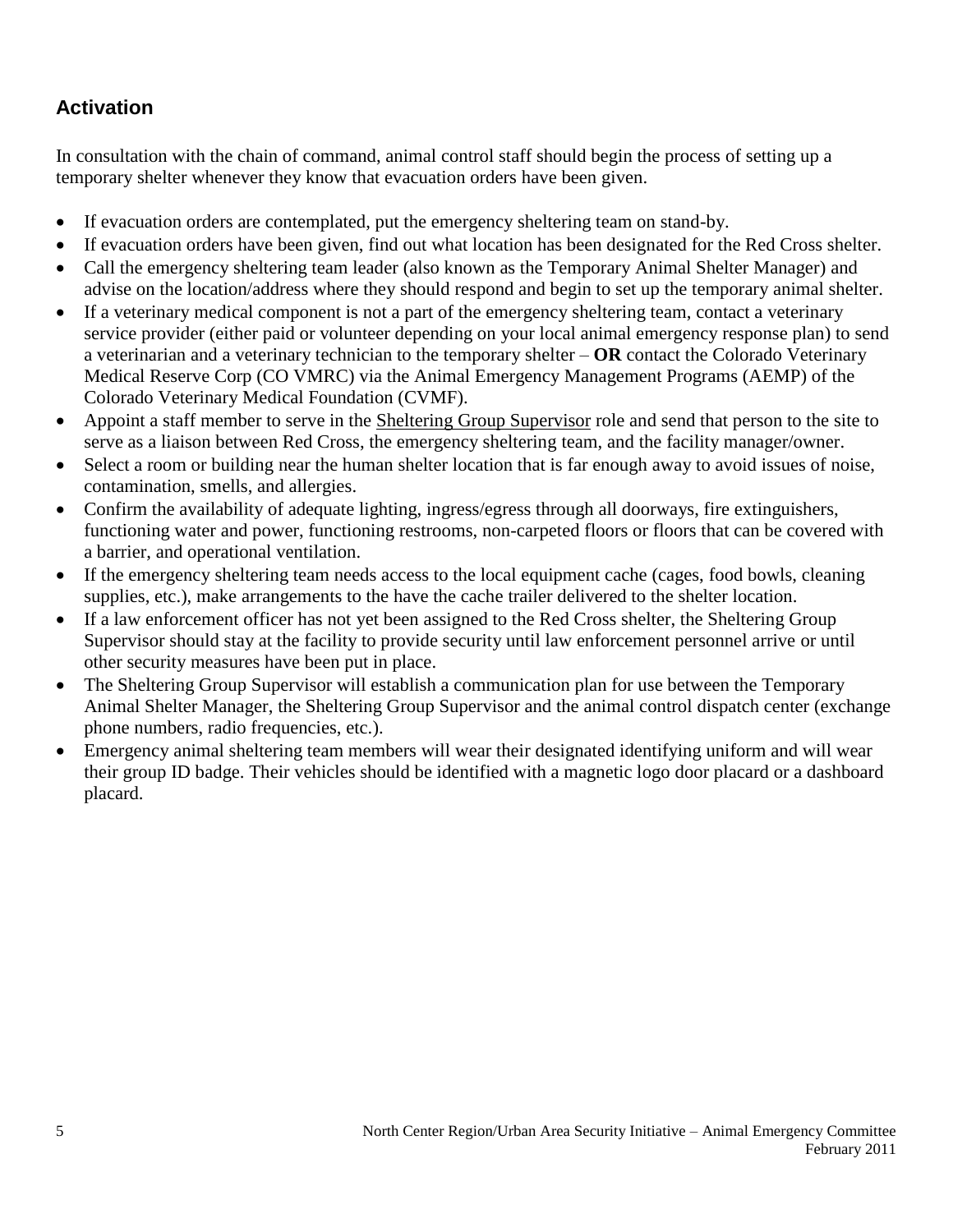#### <span id="page-5-0"></span>**Basic Animal Care**

- Provide a cage or kennel that is large enough so that the animal can stand up and turn around comfortably.
- Post feeding times, cleaning times, visitation times, and kennel cleaning instructions on large poster board.
- Post cleaning instructions:

-Wear gloves and other protective gear as necessary

-Dog Kennels: remove animal on a leash, remove and dispose of solid waste, bedding materials, disposable trays, and water dish

-Soak up moisture with paper towels, spray or wipe down with cleaning solution (as recommended by on-site vet).\* Rinse with clear water if necessary, dry with paper towels

-Add fresh bedding material, return dog to kennel, provide a clean, ½ full water dish

-Change gloves between kennels

-Spot clean throughout the day to remove solid waste and soak up urine or spilled food/water

-Cat Kennels: only remove the cat if escape can be prevented (move to a closed room, transferred to a holding/cage or carrier, etc). Remove litter tray, bedding materials, disposable trays, water dish

-Soak up moisture with paper towels, spray or wipe down with cleaning solution (as recommended by on-site vet).\* Rinse with clear water if necessary, dry with paper towels

-Add fresh bedding material, fresh litter tray, return cat to cage if applicable, provide a clean, ½ full water dish

-Change gloves between kennels

-Spot clean throughout the day to remove solid waste and soak up urine or spilled food/water

-Double bag and frequently dispose of trash/waste

- Provide fresh water at all times in a sturdy (tip resistant) washable (disinfectable) bowls. Refresh and refill (keep ½ full to avoid high-volume spills) water dishes throughout the day as needed.
- Use high-quality dry kibble and canned food provided to pets in disposable containers two times per day in smaller amounts than would be normal per package instructions and/or follow veterinary instructions for feeding type and amount.
- Provide disposable litter trays with minimal litter for cat cages.
- The Temporary Animal Shelter Manager (TASM) should conduct a daily animal census to make sure that all animals are accounted for. This census should be noted on the daily supervisor's log.
- Twice per day the veterinarian and/or vet tech should walk the kennel area, visually evaluate the animal for any medical or behavioral concerns and administer any prescribed medications. Concerns and medicine administration should be noted on the cage card. If an animal is ill or otherwise no longer suitable for the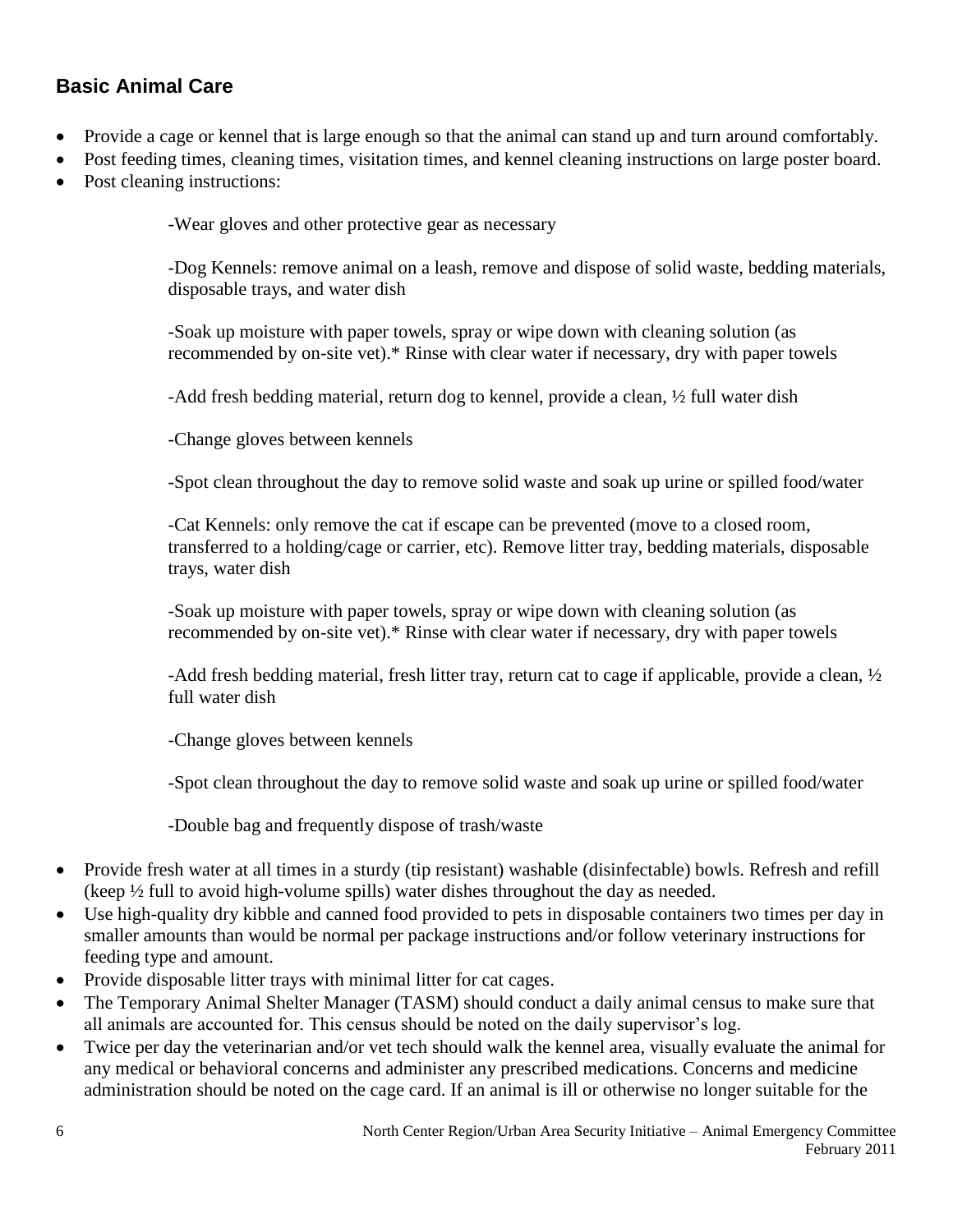temporary sheltering situation, the TASM will be notified and arrangements will be made to have animal control move the animal to a more appropriate location.

• Dogs should be walked at least once per day. If the owner is not available or not able to provide some daily exercise, shelter staff will need to get the animal out to move and get fresh air. All activity should be noted on the impound form or card with the date/time and shelter staff member name.

\*The veterinarian on site will establish the cleaning/sanitation protocol:

Diluted bleach solution  $-4-8$  oz of bleach per gallon of cold tap water Diluted detergent solution  $-5$ -8 drops of liquid detergent per 32 oz spray bottle Chemical Disinfectant……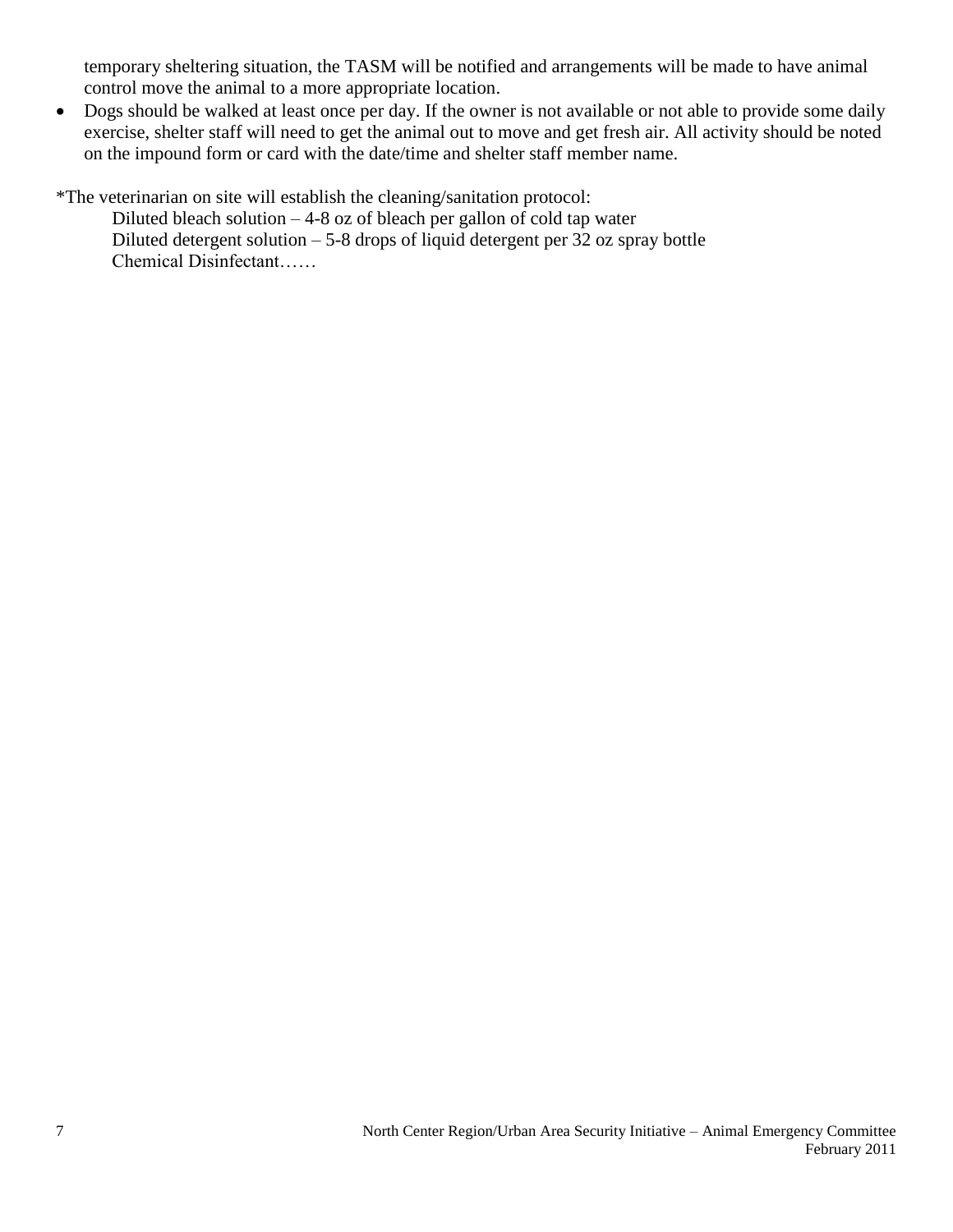#### <span id="page-7-0"></span>**Catastrophic Events**

- If an emergency event is large enough, severe enough, or long lasting to the point that it fundamentally prohibits the day to day functioning of a community, your temporary animal shelter may look a lot different than the scenario described in this guide book. During a catastrophic event like a hurricane, earthquake, or some manmade event the shelter is likely to have to address stray animals of any type, wildlife, injured or sick animals, exotic pets, extended stays over many days or weeks, foster care, decontamination, euthanasia or maybe even care and support of people.
- In addition to the regular intake process, stray animals without identification should be vet checked, vaccinated per the on-scene veterinary recommendation, microchipped and kenneled in an area separate from owned animals. If animals that are sick or injured can not be moved to a more appropriate location, they should be kenneled in an isolation area and provided the level of veterinary care that is possible with the given staff, supplies, and medications that are on hand. If the intake volume is high, set up a triage procedure so that the most severe cases are treated first. If staffing allows, create a triage team with one veterinarian and one vet tech, and put together as many 3-person treatment teams that you can – one veterinarian, one vet tech, and one animal handler.
- If a system is available, lost or stray intakes should be photographed and reports/pictures posted on a webbased lost and found network.
- If an animal is sick or injured to the point of undue suffering and alternate facilities are not available for advanced treatment, the attending veterinarian may make the decision to perform humane euthanasia. If euthanasia is the recommended course of action, the diagnosis/prognosis should be clearly articulated on the impound paperwork and the veterinarian should record the date and time and sign the form. Deceased animals should be double-bagged, tagged with the animal ID number for reference, and stored at an appropriate location – to be determined by the chain of command depending on the particular circumstances and facility availability.
- Wildlife handling should be avoided as much as possible due to zoonotic disease concerns and the risk of bite and scratch injuries. If the animals can not be transported to a more appropriate location for treatment or turned over to the Division of Wildlife, euthanasia is recommended.
- Exotic animals should be kenneled in a separate area if possible and in an area where temperature control is somewhat possible. Arrangement should be made at the earliest possible time to move them to a more appropriate location. If moving the animals is not an option, shelter and veterinary staff will provide the best care possible with the staff, supplies, and expertise available.
- In the event that the temporary shelter has to be set up outdoors, the emergency sheltering team will use the tarps, canopies, and plastic sheeting available in the cache trailer to provide cover until such time as a tent, generator, water, latrines, etc. can be requested via the chain of command.
- If the temporary shelter will need to be in operation more than one week, consideration will be given to utilizing licensed rescue organizations with foster home capacity or the regular animal shelter if space and adequate staffing is available.
- For extended operation, the emergency sheltering team will likely have to reach out to other sheltering teams in the NCR/UASI area and/or the Animal Emergency Management Program area for shift relief resources.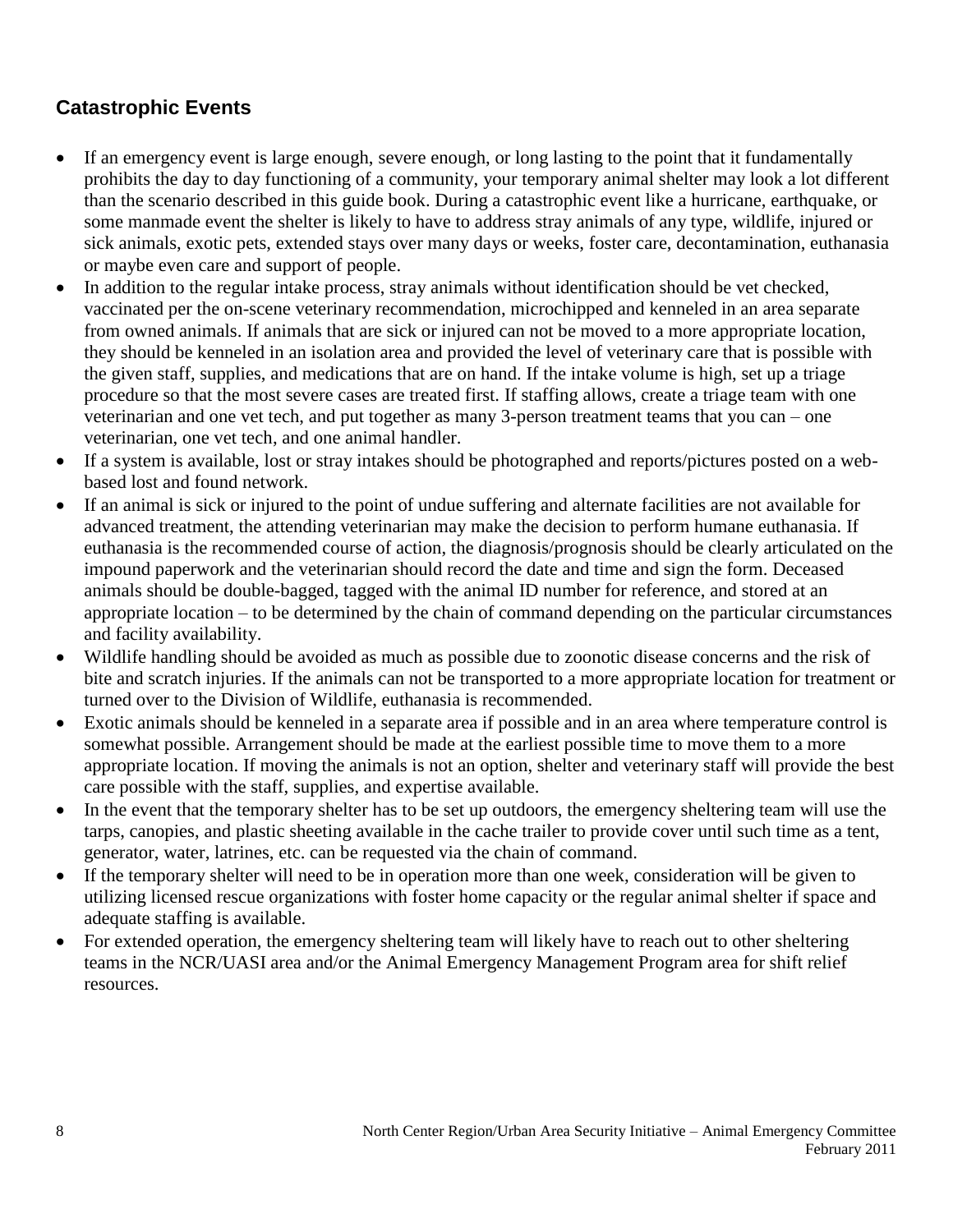#### <span id="page-8-0"></span>**Co-sheltering**

 When human shelters are opened that allow people to stay together with their pets, the owners are then responsible for all aspects of pet care. Animal emergency response personnel will provide support as needed with delivery of supplies or transportation if people are unable to obtain items or move pets to other facilities if necessary.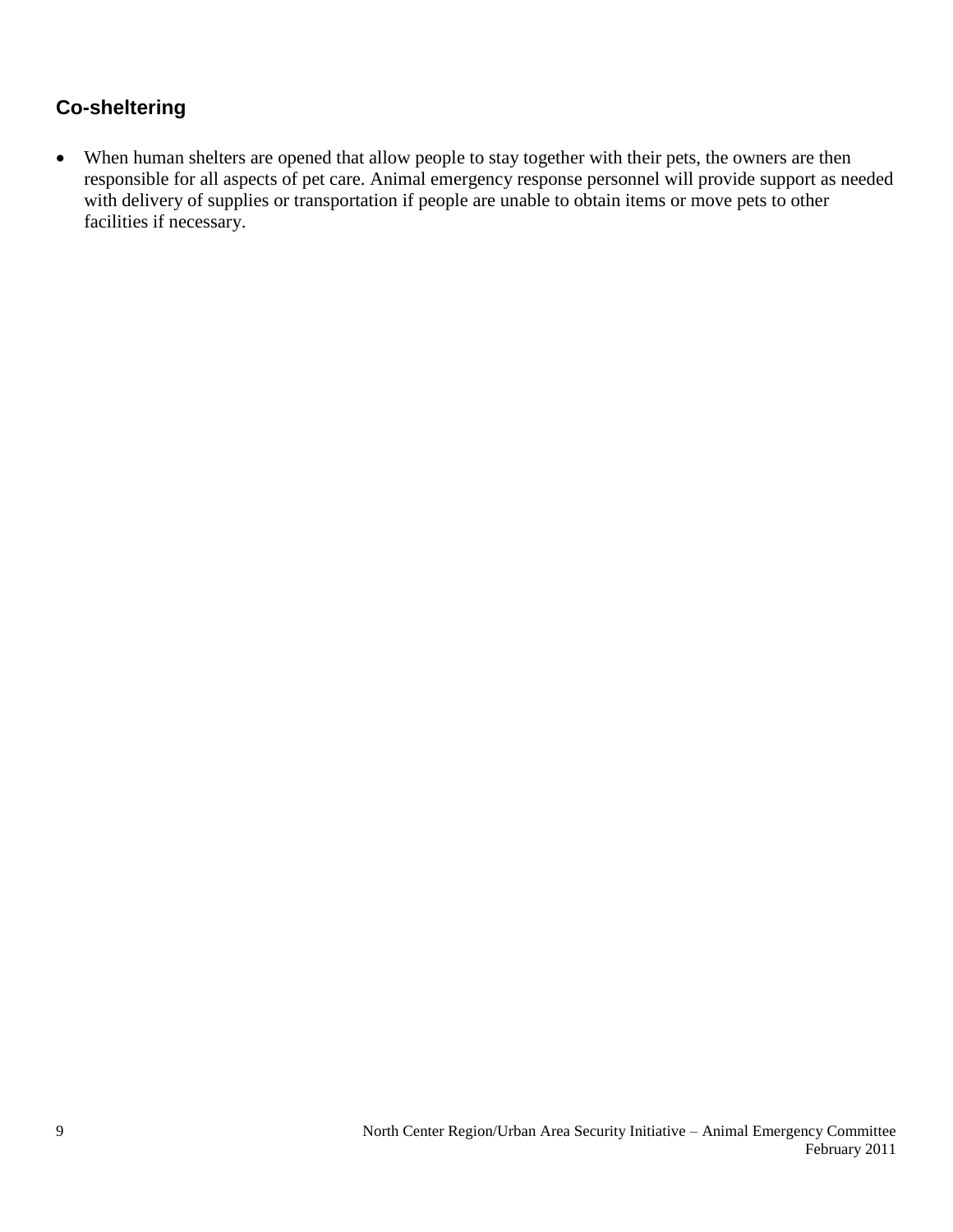#### <span id="page-9-0"></span>**Decontamination**

- In the event that evacuated animals have been exposed to chemical, biological, or radiological contaminants, the decontamination process will most likely take place at the staging area and most likely occur in conjunction with human decontamination. This process will be supervised and facilitated by subject matter experts including hazmat professionals, physicians, veterinarians, and public health professionals. Animal emergency responders will work in a support capacity as directed by the experts.
- Previously contaminated animals will only be handled at the emergency shelter (or regular animal shelter) once they have been deemed safe. If a decontamination process is to be done in conjunction with the emergency shelter or at the regular shelter, it will only be initiated under the direct supervision of subject matter experts and only with the proper support, expertise, and personal protective equipment that is necessary to protect the health and safety of the animal emergency workers.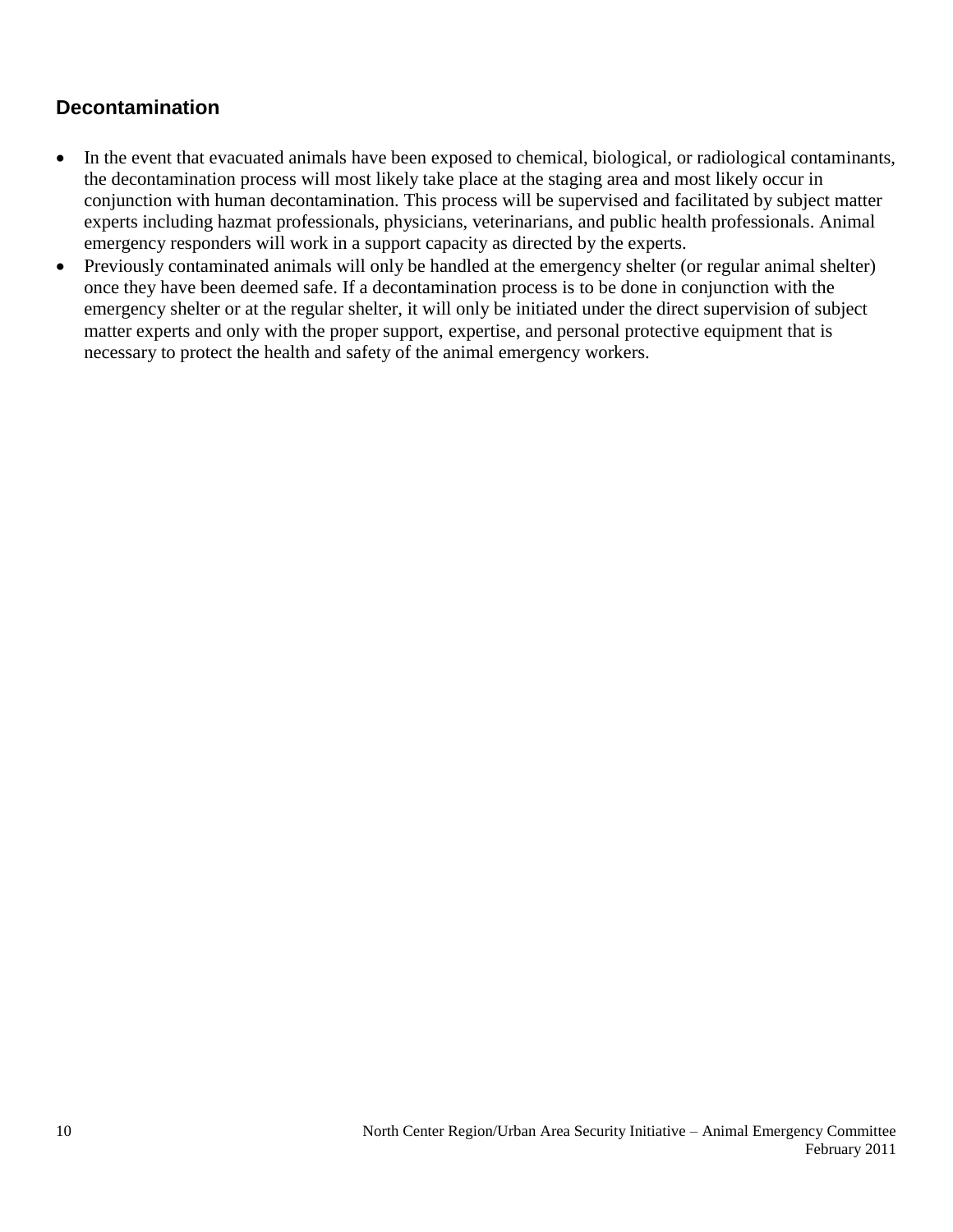#### <span id="page-10-0"></span>**De-mobilization**

- Clean, disinfect, and dismantle cages and kennels. Gather, sort, and stack all supplies.
- Inventory supplies and donations.
- Pack the cache trailer with supplies.
- De-brief the staff, have staff members sign out, and schedule an after-action review and meeting.
- The Temporary Animal Shelter Manager (TASM) and team leaders will complete supply/donation reconciliation and prepare a list of donations to be distributed and supplies to purchase to re-stock the sheltering cache.
- The TASM will calculate staff hours from sign-in/sign-out sheets.
- All paperwork will be turned over to the Animal Sheltering Group Supervisor (ASGS). The ASGS will arrange for excess donations to be picked up and for the shelter cache trailer to be picked up and returned to the designated location.
- The ASGS will assure that the proper agency is notified and provided with a list of items that are needed to re-stock the sheltering cache with what is needed to fulfill the established inventory.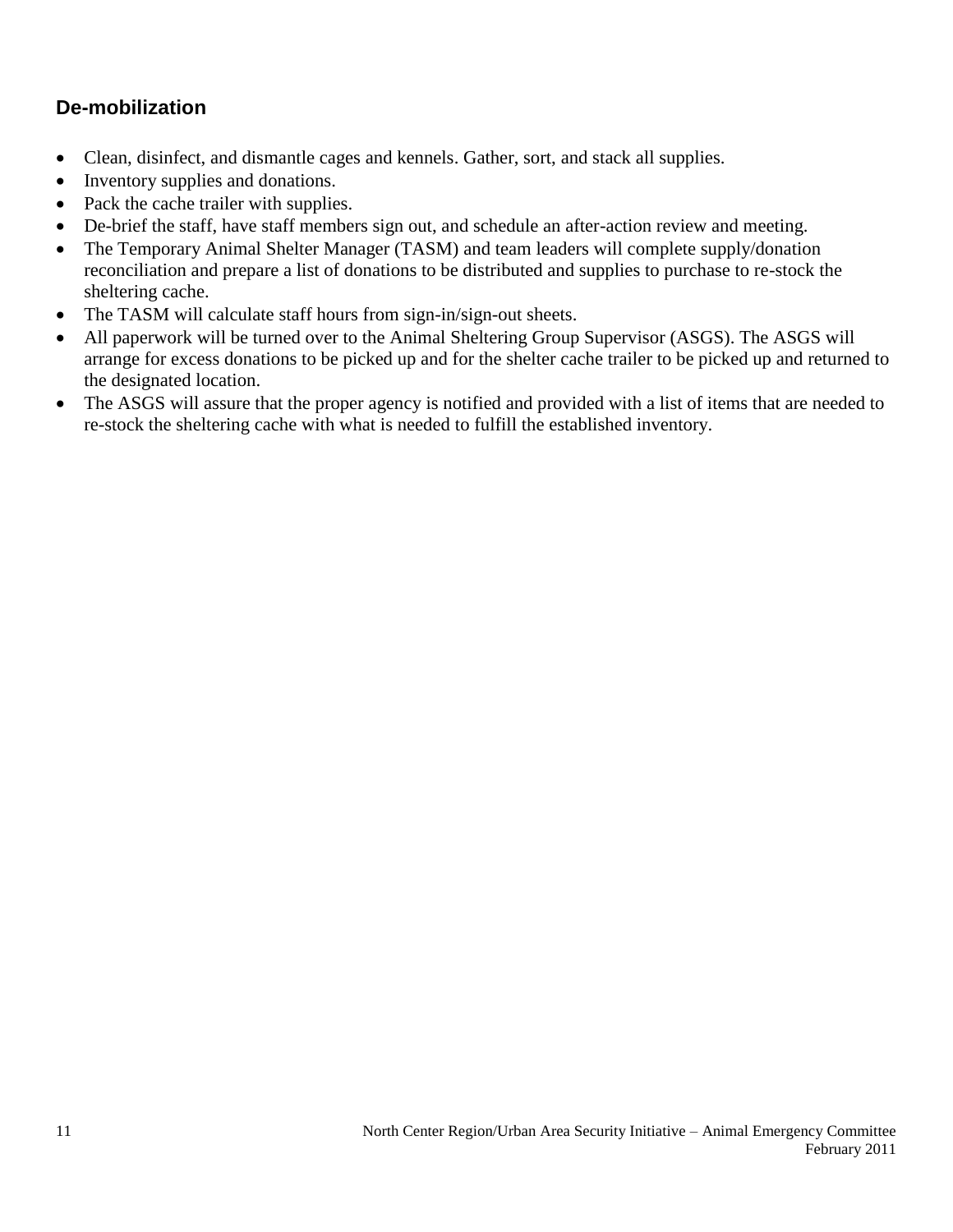#### <span id="page-11-0"></span>**Discharge**

- When evacuation orders have been lifted and people are leaving the Red Cross Shelter to return home, the discharge process should be completed quickly and efficiently.
- The animal owner should produce a copy of the impound form, the ID index card (for operations where multi-copy impound forms or copy machines are not available), or other personal ID that satisfies shelter staff that the person is the animal owner.
- Staff members should retrieve the animal and any medications, toys, leashes/collars, etc. for the person and the animal owner should sign the original impound form indicating the date and time the animal was removed from the temporary shelter.
- Shelter staff should begin cleaning, disinfecting, and dismantling cages as soon as the discharge process begins so that by the time the animals are gone, much of the take-down work has already been completed.
- Cages and supplies should be neatly stacked with similar items for the final inventory. Items should be arranged in a way that allows quick and efficient access for the inventory count.
- Unclaimed animals should be transported by animal control to the regular animal shelter and should be held according to the local ordinances or state statutes addressing animal holding periods during times of emergency or disaster. Reasonable attempts should be made to contact an owner before final disposition of the animal is determined.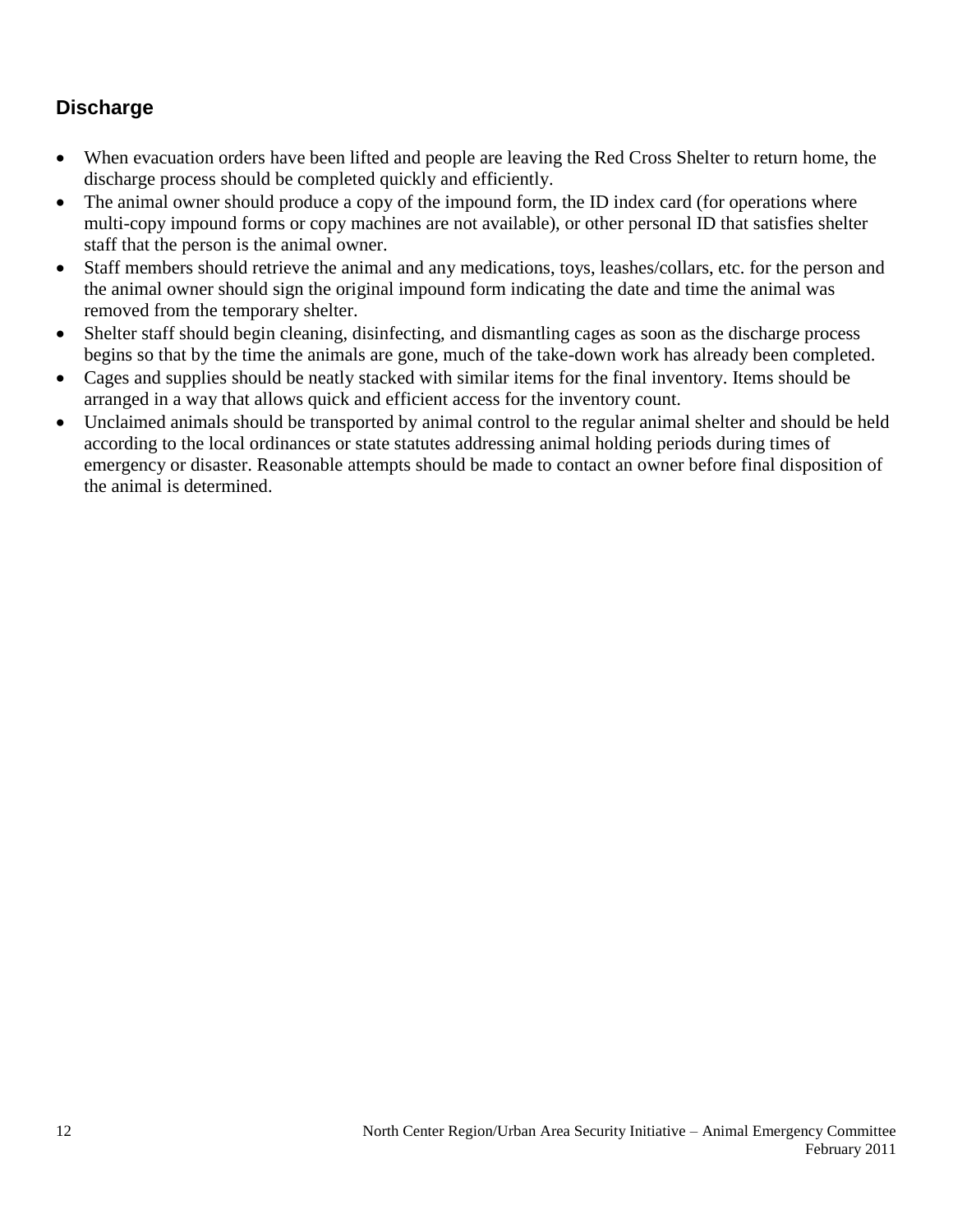#### <span id="page-12-0"></span>**Donation Management**

- Depending on the size of the temporary sheltering operation and number of staff member available, the Temporary Animal Shelter Manager (TASM) should assign a donations manager or assign the responsibility of donations management to the intake staff.
- A simple donations log should be used that records the date/time, the item and amount, the name, address, and contact number (if provided) of the donor, and the name of the shelter staff member to received the donation. A space on the log should be reserved to record a transfer in the event that donations are moved from the shelter location. Acknowledgement and receipts for donations will be prepared and sent after the operation.
- A separate area in the shelter should be set aside to store donations. If donations are of such a volume or type that storage is not practical, the TASM will notify the Animal Sheltering Group Supervisor who, via the chain of command, will arrange to have items picked up and moved (which will be noted on the donation log).
- A final inventory of donations should be conducted during de-mobilization. This inventory will be added to the supply inventory and the purchase/order list to determine what items and in what amounts supplies were expended, what supplies can be replenished through donations, and what items need to be purchased to restock the emergency shelter cache.
- The disposition of left-over donations will be decided via the chain of command.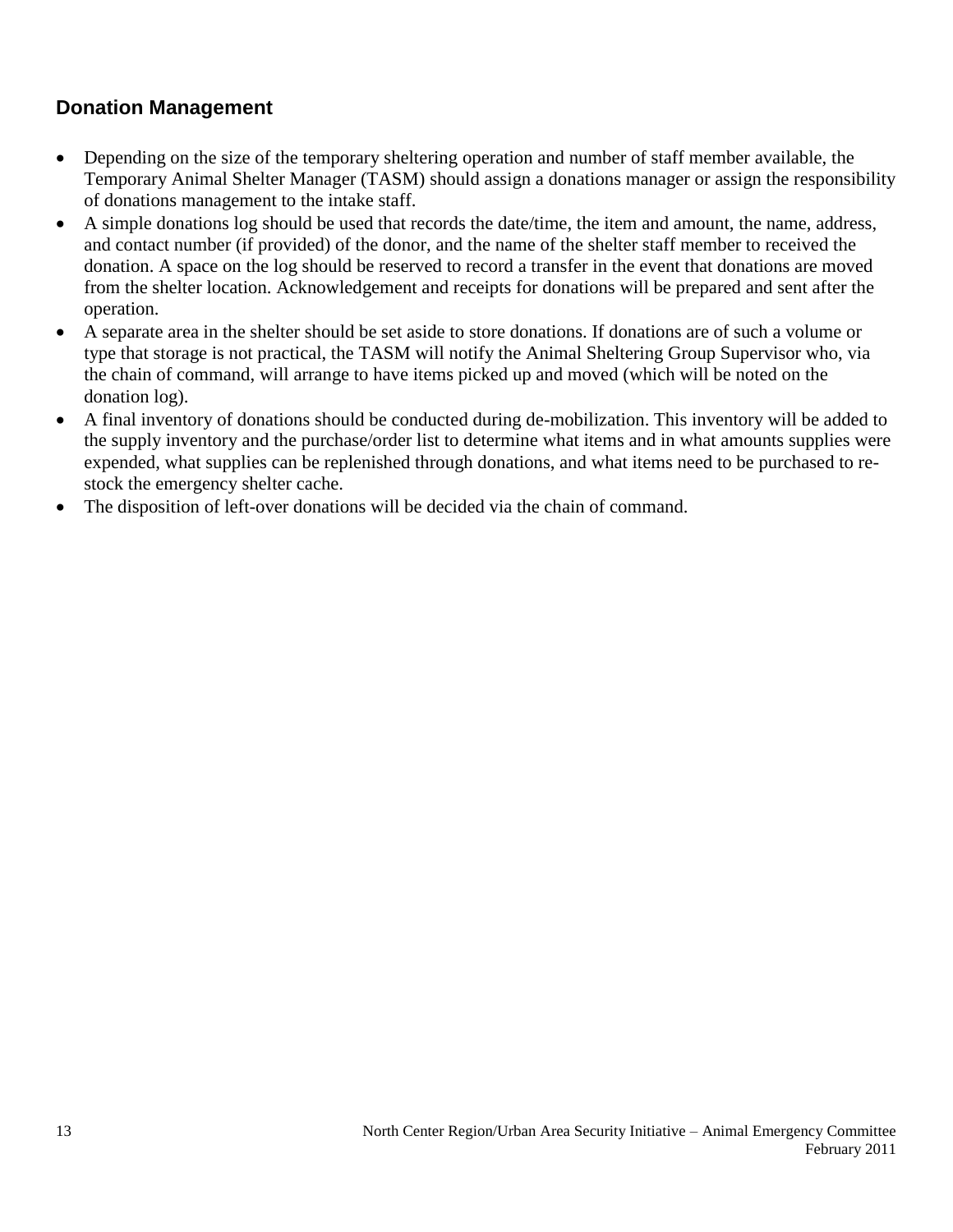#### <span id="page-13-0"></span>**Health Concerns**

- Veterinary staff and shelter staff should monitor animals for any signs of illness or disease and should notify the Temporary Animal Shelter Manager (TASM) immediately if something amiss is discovered. Of particular concern are zoonotic diseases that can be transmitted between animals and people and infectious diseases that can be spread quickly between animals in the shelter.
- Gloves should be worn at all times when cleaning. Masks should be available for staff members who wish to use them.
- If anyone is bitten, animal control must be called to complete a bite report and institute a quarantine. In most situations, a bite animal will have to be moved to a more suitable location where separation from people and other animals can be maintained.
- The TASM must be notified immediately if any shelter staff is injured. An incident report should be completed, the Animal Sheltering Group Supervisor should be contacted and medical treatment or first aid should be initiated if applicable.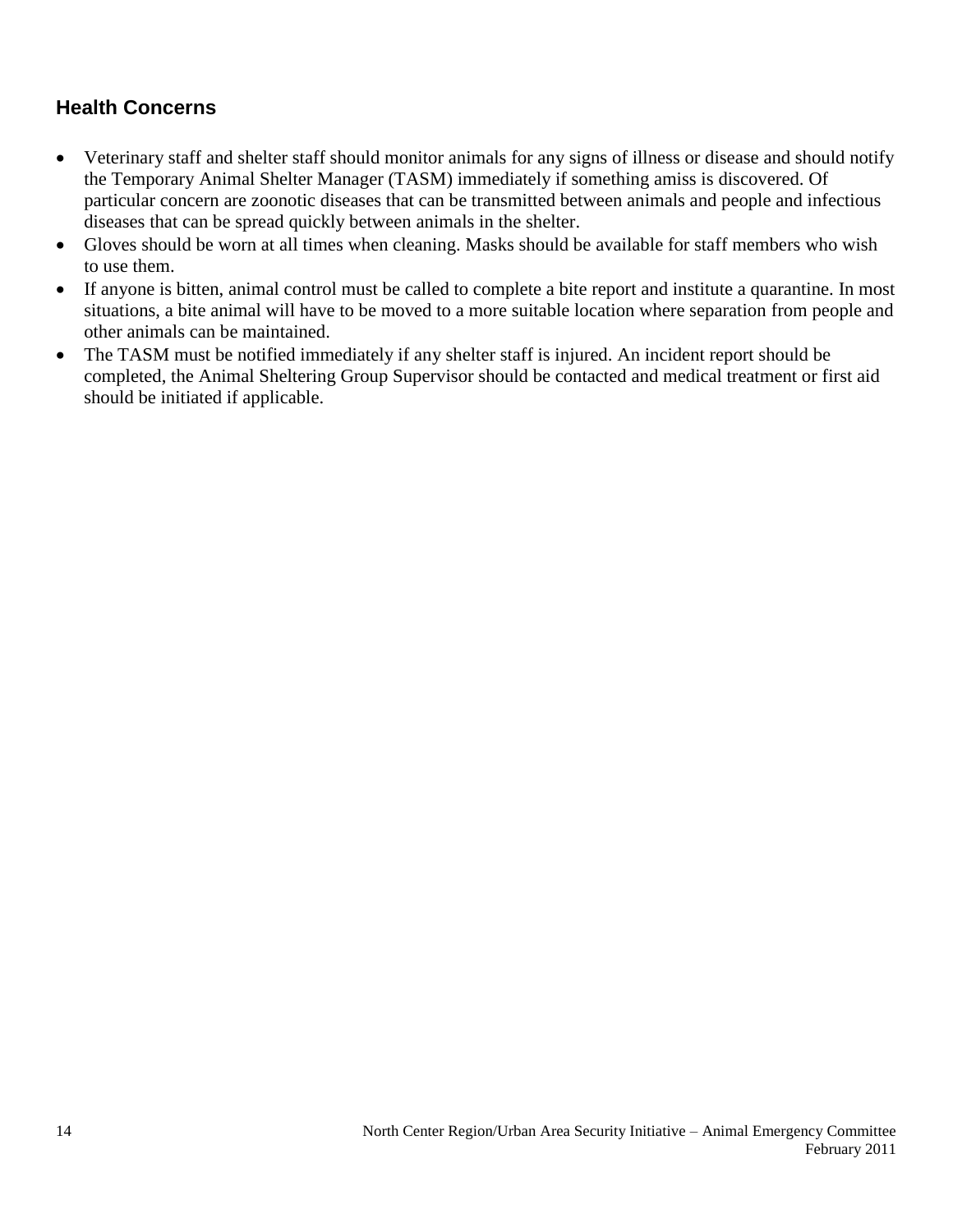#### <span id="page-14-0"></span>**Intake**

- Post large signs to direct pet owners to form orderly lines.
- Assign a "greeter" to help direct people and answer questions.
- Provide clipboards with intake (impound) forms for people to fill out while they are waiting in line.
- Capture identifying information on the owner, i.e. driver's license or other photo ID, address, and contact information to help facilitate emergency contact and verify owner identity for discharge.
- Impound forms should be 2-part NCR or a copy machine or scanner should be available so that animal owners can be given a copy. If 2-part forms or copy machines are not available, the owner should be given an index card with the ID number, date, time, and staff member initials.
- If possible, provide chairs and customer service numbers so people are served on a first come, first serve basis.
- Intake personnel will confirm that paperwork is complete, will assign a unique ID number to the animal and will affix a paper collar with that ID number written in permanent marker, the date, breed, color, and name of the pet. A photo will be taken if possible and will include the animal owner and the paper collar with ID number visible.

-If a computer generated ID numbering system is not available, a list of ID numbers should be written up using the month and day followed by a dash and then sequential numbers. For example, the first animal impounded on March  $5<sup>th</sup>$  would be 35-1. The numbers on the sheet should be crossed out as they are used to avoid duplication of use.

- The animal will receive a brief veterinary evaluation and will be scanned for a microchip. The veterinarian will determine if the animal is a suitable candidate for the rigors of a temporary shelter. The on-site veterinarian will also determine if vaccinations of any type are warranted, and if so, will administer those vaccines. The vet or vet tech will make observation and/or treatment notes on the animal intake (impound) form.
- $\bullet$  Once the initial intake is complete, it is not necessary to have a veterinarian on site at all times a daily walk-thru to visually check the animals is sufficient. A veterinary technician, working under the supervision of veterinarian, should be on site at all times – including the over night shift.
- If an animal is taking/receiving maintenance medications, the vet will note this on the impound form with instructions for administering the medications. Medications will be placed in zip lock bag and will be ziptied to the kennel or cage. The animal ID number will be written on the bag and on the medication package.
- A copy of the impound form and a cage card or follow up sheet will be marked with the animal's ID number, placed in either a Ziploc bag or heavy duty sheet protector and zip-tied or hooked to the kennel.
- Animals should be kept in like groups (cats, small dogs, large dogs, etc.) and situated in such a way to reduce stress and anxiety. As time goes on, rearrangement may be necessary to keep animals as comfortable as possible.
- Leashes, toys, etc. that are left with the animal by the owner will be placed in a zip lock bag and will be ziptied to the kennel or cage. The animal's ID number will be written on the bag.
- Sick or aggressive animals, or animals that are otherwise not suited for the temporary shelter, will not be housed at the temporary facility. Owners will be advised to take the animal to the regular shelter, a veterinary clinic, arrange for private boarding, or if the owner is unable to make these arrangements, animal control officers will transport these animals to an appropriate location.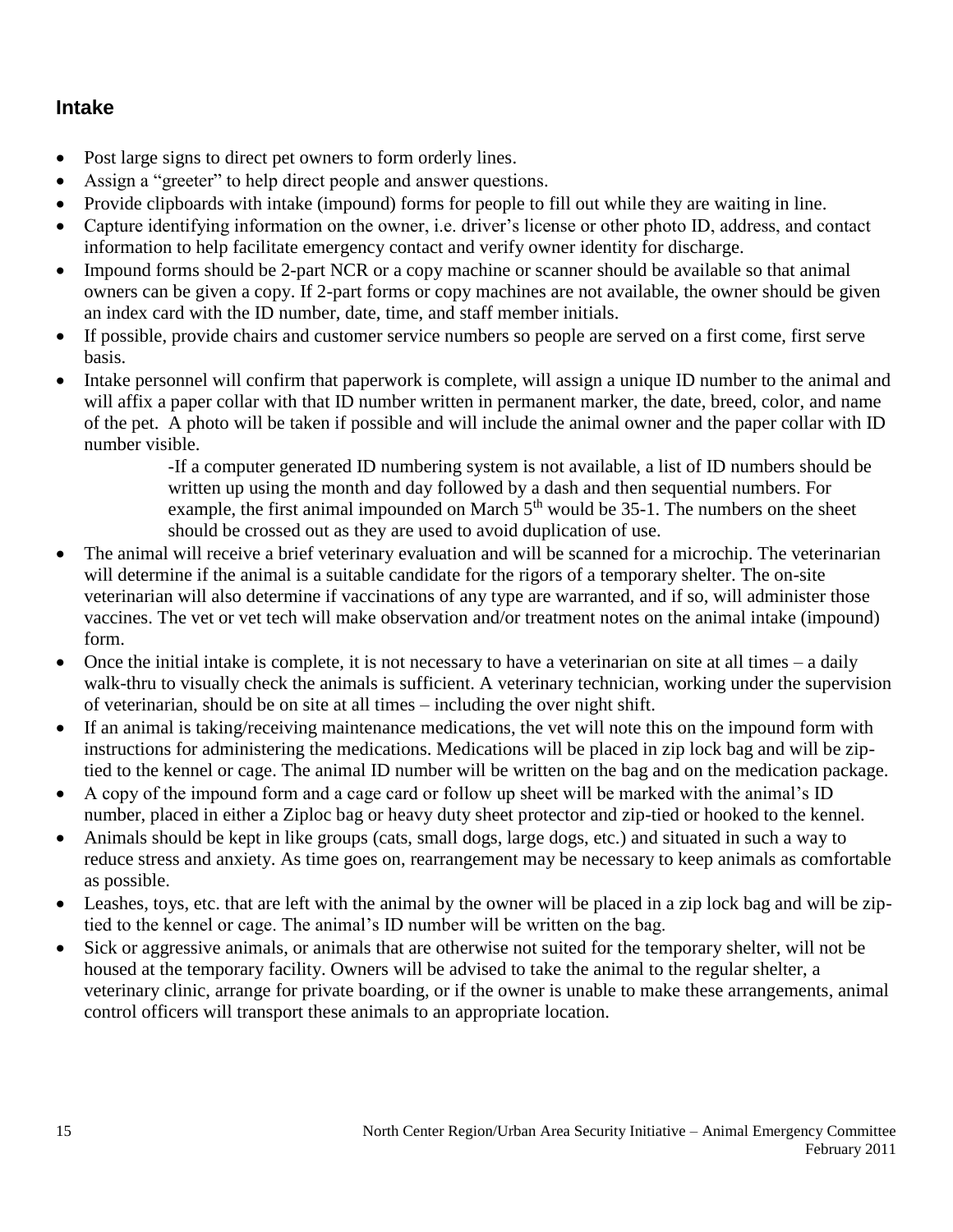#### <span id="page-15-0"></span>**Shelter in Place**

 If people and their pets are requested or ordered to shelter in place in response to an emergency situation, animal emergency response personnel will provide support as needed with delivery of supplies or transportation to outside facilities if needed. If animals are left behind without care and owners can not return, animal emergency response personnel will either bring the animals out upon request or will make arrangements to provide food and water on site. The course of action will be determined by the Animal Response Branch Director with authorization of the chain of command.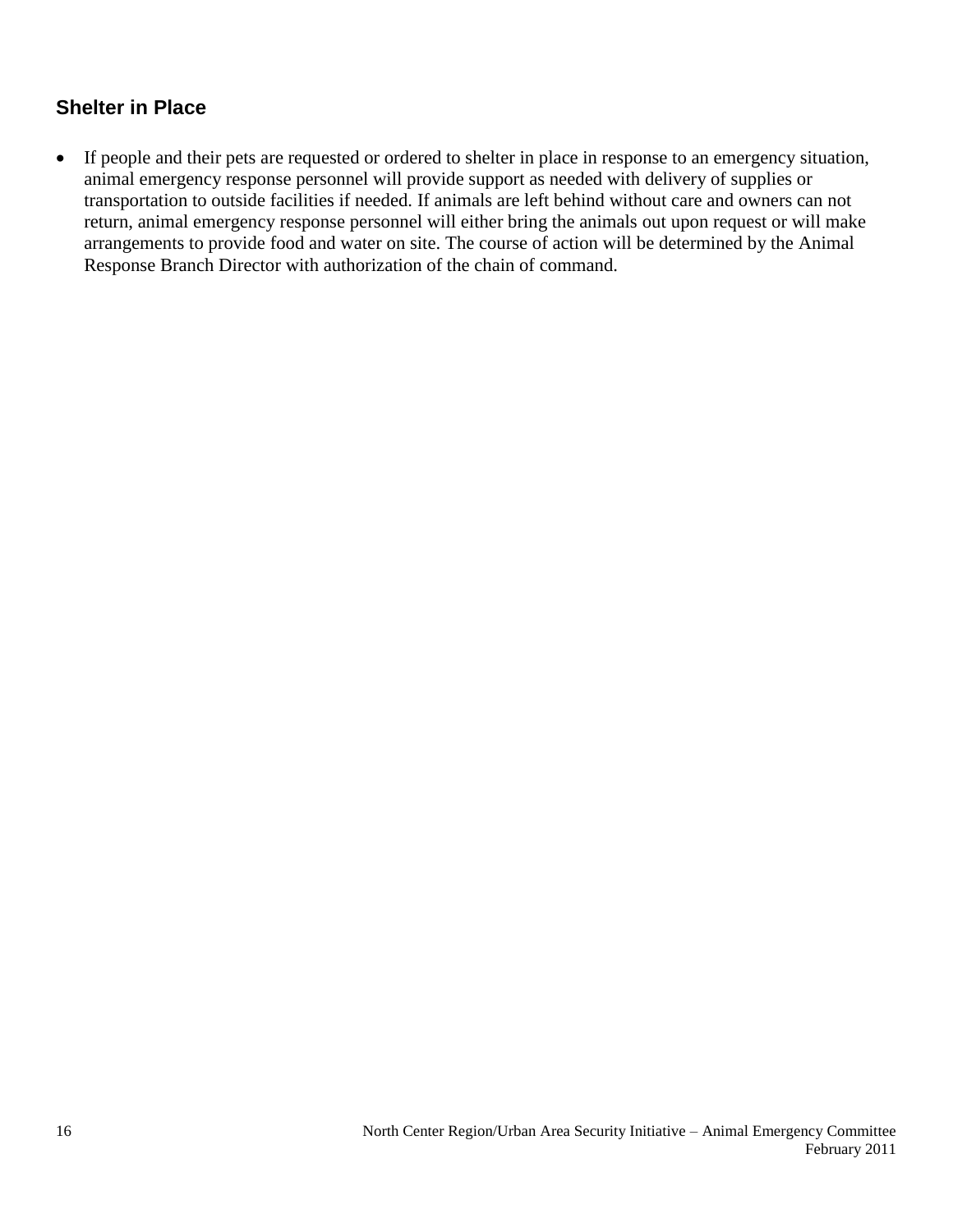#### <span id="page-16-0"></span>**Shelter Set-Up**

- Volunteers must sign in upon arrival (and sign out upon leaving) and must also complete a volunteer waiver form if one is not already on file with the designated emergency sheltering team.
- Assign/Designate a Temporary Animal Shelter Manager (TASM) (member of the emergency sheltering team) to manage the operation of the temporary animal shelter
- The TASM should immediately start an on-going Supervisor's Log to track unusual incidents, note procedures that may need to adjusted, or keep track of miscellaneous ideas and suggestions for future use.
- Assign team leaders for each area of the temporary animal shelter, i.e. intake/discharge, dog care, cat care, temporary stray hold, etc. Expand or contract as needed for the particular situation.
- Identify communication flow and/or chain of command.
- Identify space in the room/building for each area, i.e. intake/discharge, small dog, large dog, cat, temporary stray hold, supply storage, donation storage, clean up area, outside walking area, trash dumpster, inside visitation area, etc.
- Identify entry and exits points and mark these areas clearly with large signs. If separation of areas can not be accomplished with existing doors/walls, use crime scene tape to rope off, separate, and mark areas.
- Post large signs to name/designate the established areas
- Place a barrier (tarps, plastic sheets, etc.) on walls and floors to protect the property. Use duct tape to seal down the edges to avoiding tripping hazards.
- Inventory and record amount and type of beginning supplies, i.e. number of cages, bags of food, gallons of bleach, water bowls, boxes of trash bags, etc.
- Set up cages
	- -bedding (disposable, i.e. newspaper, puppy pads, etc.)
	- -sturdy, washable water bowls (that can be sanitized)
	- -litter trays with litter (disposable)
	- -comfort items, i.e. hide boxes, towels to cover kennels
	- -attach cage card to record feeding, exercise, behavioral or medical notes
- The Temporary Animal Shelter Manager (TASM) will need to begin immediate planning for shift relief including the TASM position and veterinary support. Nobody should be allowed to work more than a 12 hour shift.
- Staffing assignments will need to consider and plan for an overnight shift and necessary overnight accommodations (cots, blankets, access to restrooms, security, etc.). Typically, this can be coordinated with Red Cross personnel.
- The TASM will need to determine and post a briefing schedule a time to brief the arriving shift, and periodic shift briefings to keep staff and volunteers apprised of the situation.
- Lost and Found reports or inquiries will be referred to the local animal control agency or animal shelter.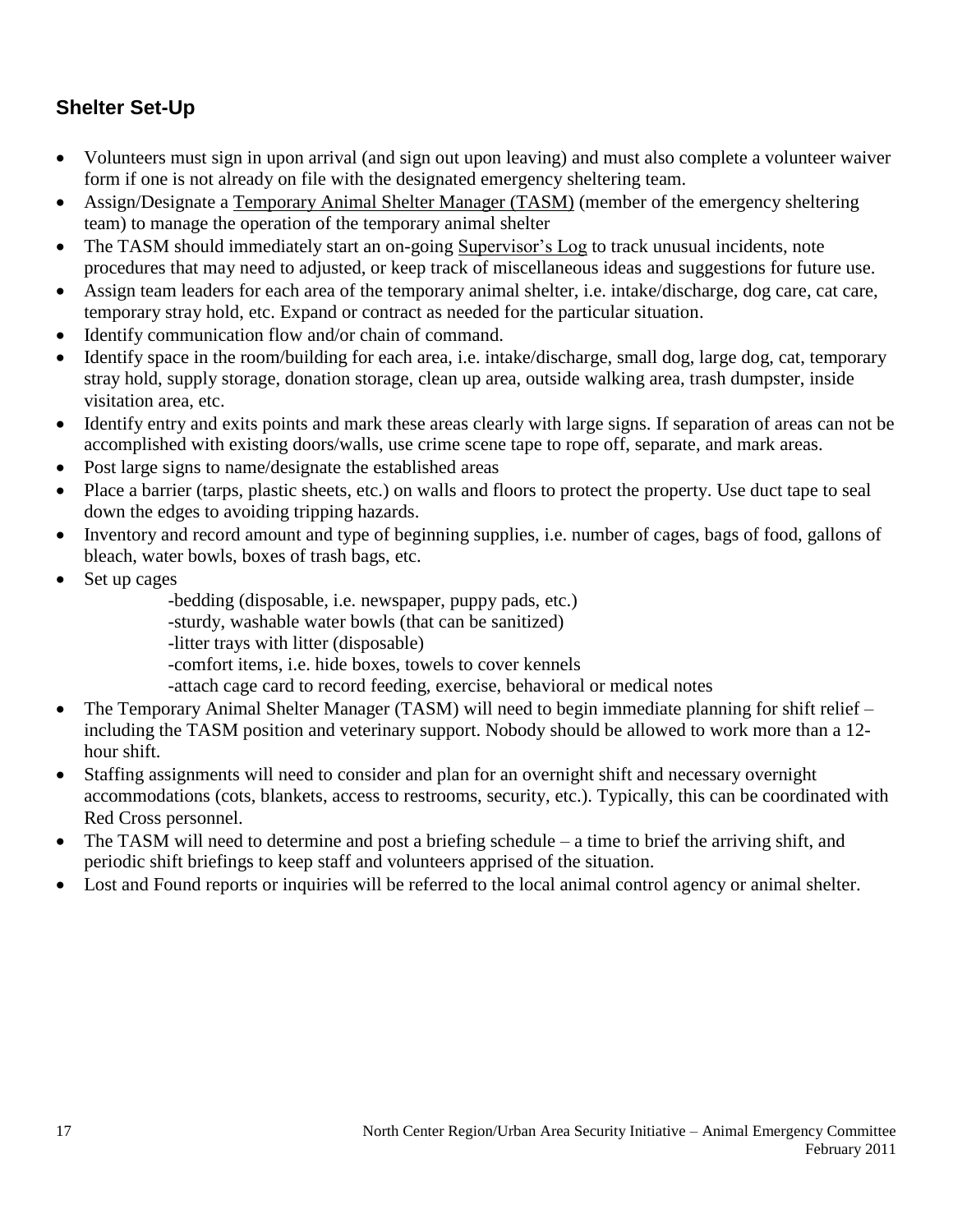#### <span id="page-17-0"></span>**Spontaneous Unaffiliated Volunteers (SUVs)**

- Absent extraordinary circumstances, SUVs will not be used in the operation of the temporary animal shelter due to liability and safety concerns.
- People wishing to assist during an emergency should be asked to consider a monetary or in-kind donation in lieu of volunteer service or should be referred to an agency that is currently accepting new volunteers. It can also be suggested that after the incident, they may wish to pursue an affiliation and training with an animal welfare organization so that in the event of another emergency, they have the training and credentials they will need to volunteer in a temporary animal shelter.
- In the rare situation where the emergency sheltering team is in need of additional assistance and supplemental resources are not available, SUVs will need to fill out a volunteer waiver, provide identification and supply emergency contact information. They should be teamed with a regular volunteer for supervision and given tasks that do not involve animal handling, i.e. sweeping, mopping, washing dishes, emptying trash, re-stocking supplies, etc.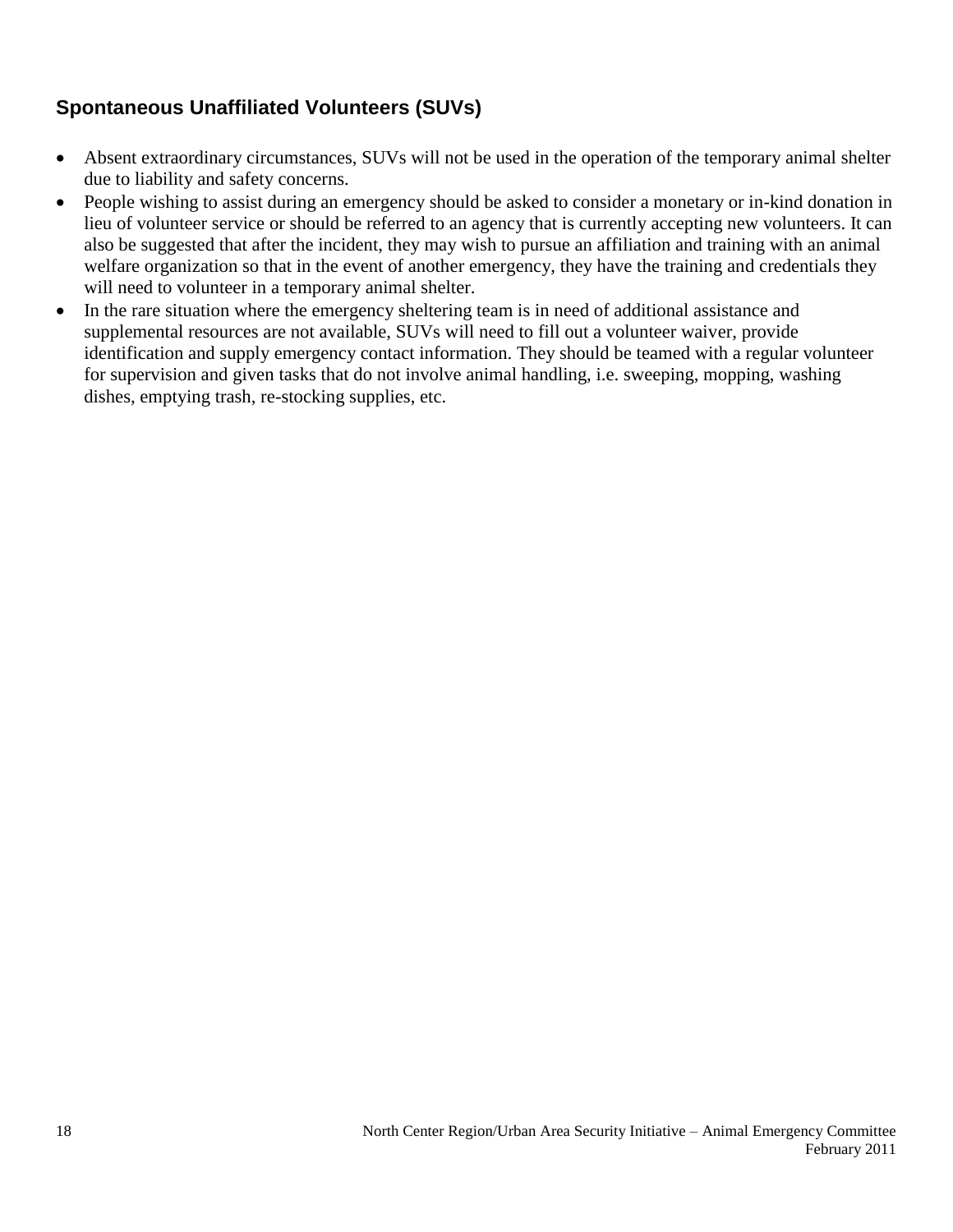#### <span id="page-18-0"></span>**Supervisory Considerations**

Provide an immediate safety message to all staff and volunteers: **Safety is the most important consideration**. Personal safety first, followed by team safety, and then public safety.

- The animal control supervisor or manager should establish contact with the law enforcement and/or fire person in charge of the situation or the Operations Chief or Incident Commander if an ICS structure has been activated. Typically, the animal control supervisor or manager will fill the role as Animal Response Branch Director (ARBD).
- The media relations person (PIO or equivalent) should be contacted and asked to disseminate the following information:

-The EPN (reverse 911) message should advise people in the evacuation area to take pets and livestock with them or call a designated number if they need assistance with animals -Advise that a temporary animal shelter has been set up for the pets of people staying at the Red Cross shelter

-Publicize the website and phone number for locating pet-friendly hotels/motels -Advise that the regular animal shelter is providing temporary boarding (at no charge if applicable) for pets of evacuated families that are staying with friends/family/paid lodging that can not accommodate pets

- In consultation with ICS personnel, estimate the number of animals that may require sheltering.
- Strays or evacuated animals not with their owners should be taken to the regular animal shelter as the Red Cross temporary animal shelter should be reserved for those pets belonging to people staying at the Red Cross shelter. The temporary shelter should designate a stray and/or a "no owner present" holding area and an animal control officer can be called to transfer those animals to the regular shelter.
- Exotic animals that require special housing and temperature considerations and special diets will not be held at the temporary animal shelter but will be taken by the owners to the regular shelter, a boarding facility or to pet friendly lodging. If the owner is unable to transport the animal, arrangements will be made for an animal control officer to transport the animal to an appropriate location.
- Assure that the Temporary Animal Shelter Manager (TASM) records (on a log) all purchases, attaches receipts to purchase log and saves for final accounting and reconciliation. All donations will also be recorded on a log (see donation management).
- Assist the TASM in making sure that shelter staff members are providing good self-care, i.e. eating healthy meals, drinking plenty of water, taking breaks, and going home for at least 12-hour downtime and recuperation.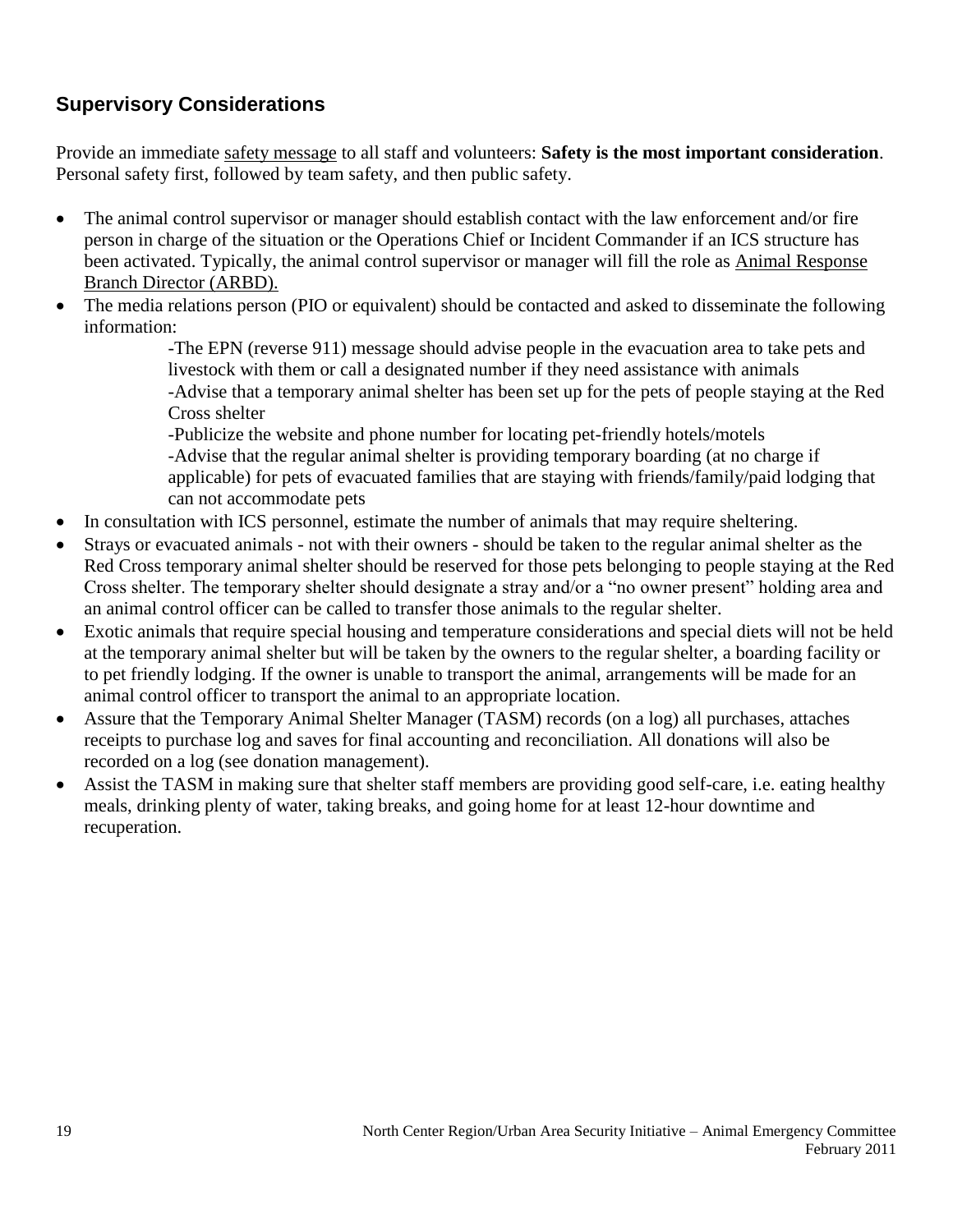#### <span id="page-19-0"></span>**Supplies**

- Refer to the appendix for a list of supplies that should be available as part of the emergency sheltering team cache or as part of the sheltering supplies in the two (soon to be three) NCR/UASI cache trailers.
- A simple inventory process should be instituted as follows: begin operations with a current and valid inventory from a sheltering cache. Add perishables or other additional items to the inventory list. If no inventory list exists, create one before the shelter opens for operation or as soon possible. Record intake of new supplies on simple logs – one for ordered or purchased supplies and one for donations. At the end of the operation, an inventory should be completed during de-mobilization. A comparison of the event-end inventory to the event-beginning inventory plus purchased and donated items will result in a list of supplies that need to be obtained for re-stocking the cache in addition to a list of extra or unused donations.
- The Temporary Animal Shelter Manager (TASM) should request any needed supplies or additional resources through the Animal Sheltering Group Supervisor (ASGS). The ASGS will notify the Animal Response Branch Director who will order the resources via the Operations Chief or the Logistics Chief. In some situations, the TASM may be directed to send a shelter staff member to a retail establishment to obtain necessary items – but in any regard, all acquisitions should be coordinated via the chain of command.